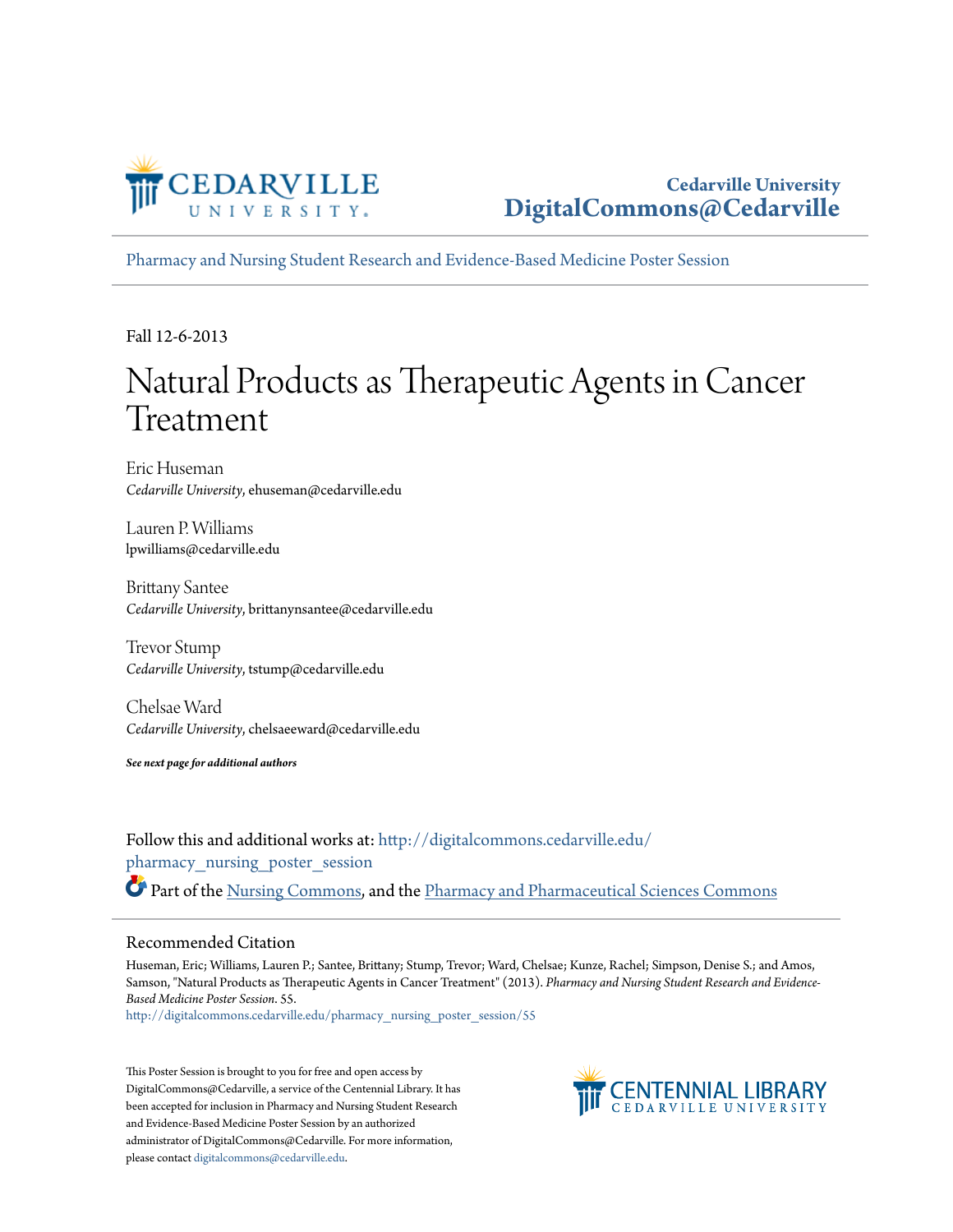#### **Authors**

Eric Huseman, Lauren P. Williams, Brittany Santee, Trevor Stump, Chelsae Ward, Rachel Kunze, Denise S. Simpson, and Samson Amos